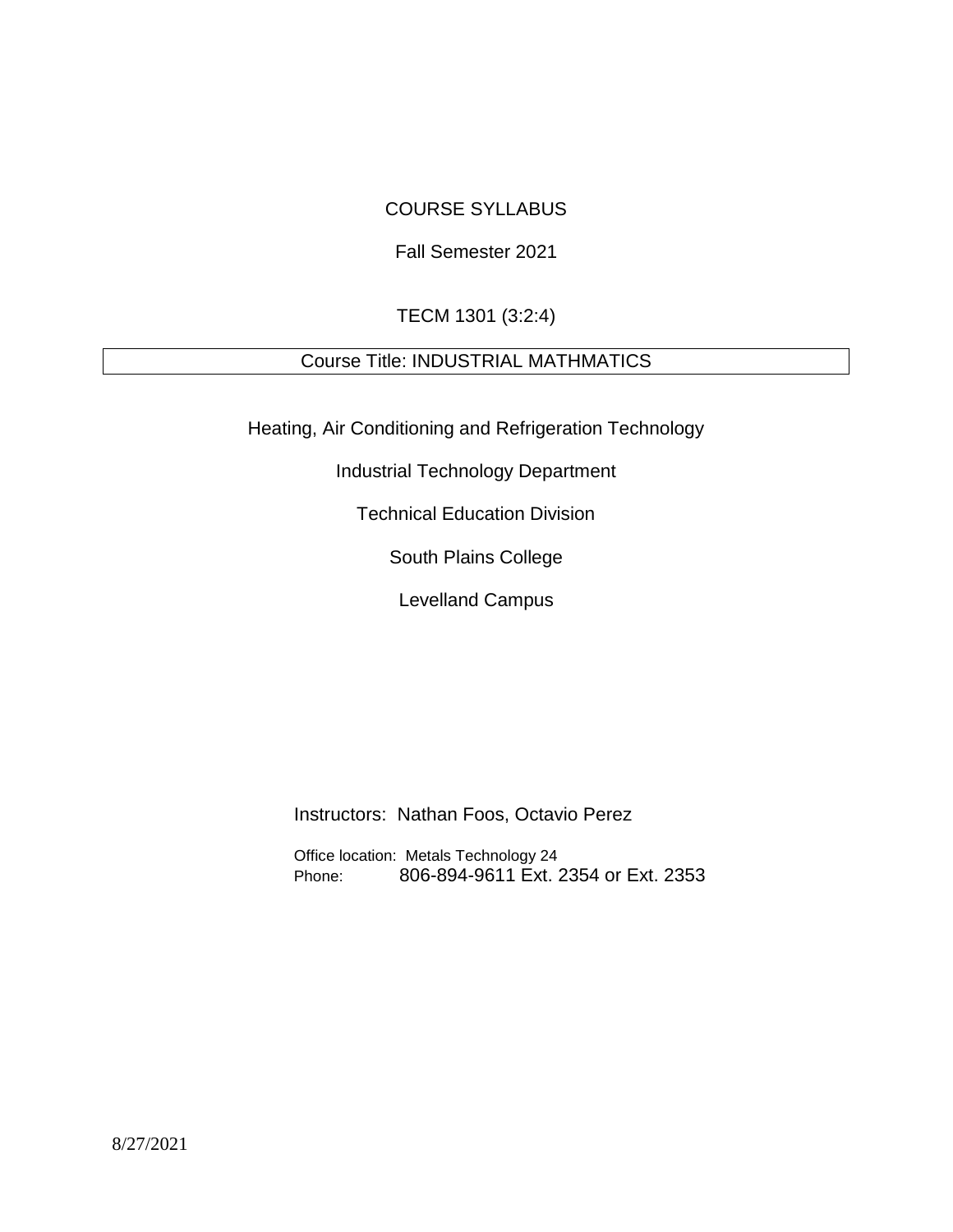## **COVID-19**

If you are experiencing any of the following symptoms please do not attend class and either seek medical attention or get tested for COVID-19.

- Cough, shortness of breath, difficulty breathing
- Fever or chills
- Muscles or body aches
- Vomiting or diarrhea
- New loss of taste and smell

Please also notify DeEtte Edens, BSN, RN, Associate Director of Health & Wellness, at [dedens@southplainscollege.edu](mailto:dedens@southplainscollege.edu) or 806-716-2376.

### 4.1.1.1. Diversity Statement

In this class, the teacher will establish and support an environment that values and nurtures individual and group differences and encourages engagement and interaction. Understanding and respecting multiple experiences and perspectives will serve to challenge and stimulate all of us to learn about others, about the larger world and about ourselves. By promoting diversity and intellectual exchange, we will not only mirror society as it is, but also model society as it should and can be.

#### 4.1.1.2. Disabilities Statement

Students with disabilities, including but not limited to physical, psychiatric, or learning disabilities, who wish to request accommodations in this class should notify the Disability Services Office early in the semester so that the appropriate arrangements may be made. In accordance with federal law, a student requesting accommodations must provide acceptable documentation of his/her disability to the Disability Services Office. For more information, call or visit the Disability Services Office at Levelland (Student Health & Wellness Office) 806-716-2577, Reese Center (Building 8) 806-716-4675, or Plainview Center (Main Office) 806-716-4302 or 806-296-9611.

#### 4.1.1.3. Non-Discrimination Statement

South Plains College does not discriminate on the basis of race, color, national origin, sex, disability or age in its programs and activities. The following person has been designated to handle inquiries regarding the non-discrimination policies: Vice President for Student Affairs, South Plains College, 1401 College Avenue, Box 5, Levelland, TX 79336. Phone number 806-716-2360.

### 4.1.1.4 Title IX Pregnancy Accommodations Statement

If you are pregnant, or have given birth within six months, Under Title IX you have a right to reasonable accommodations to help continue your education. To activate accommodations you must submit a Title IX pregnancy accommodations request, along with specific medical documentation, to the Director of Health and Wellness. Once approved, notification will be sent to the student and instructors. It is the student's responsibility to work with the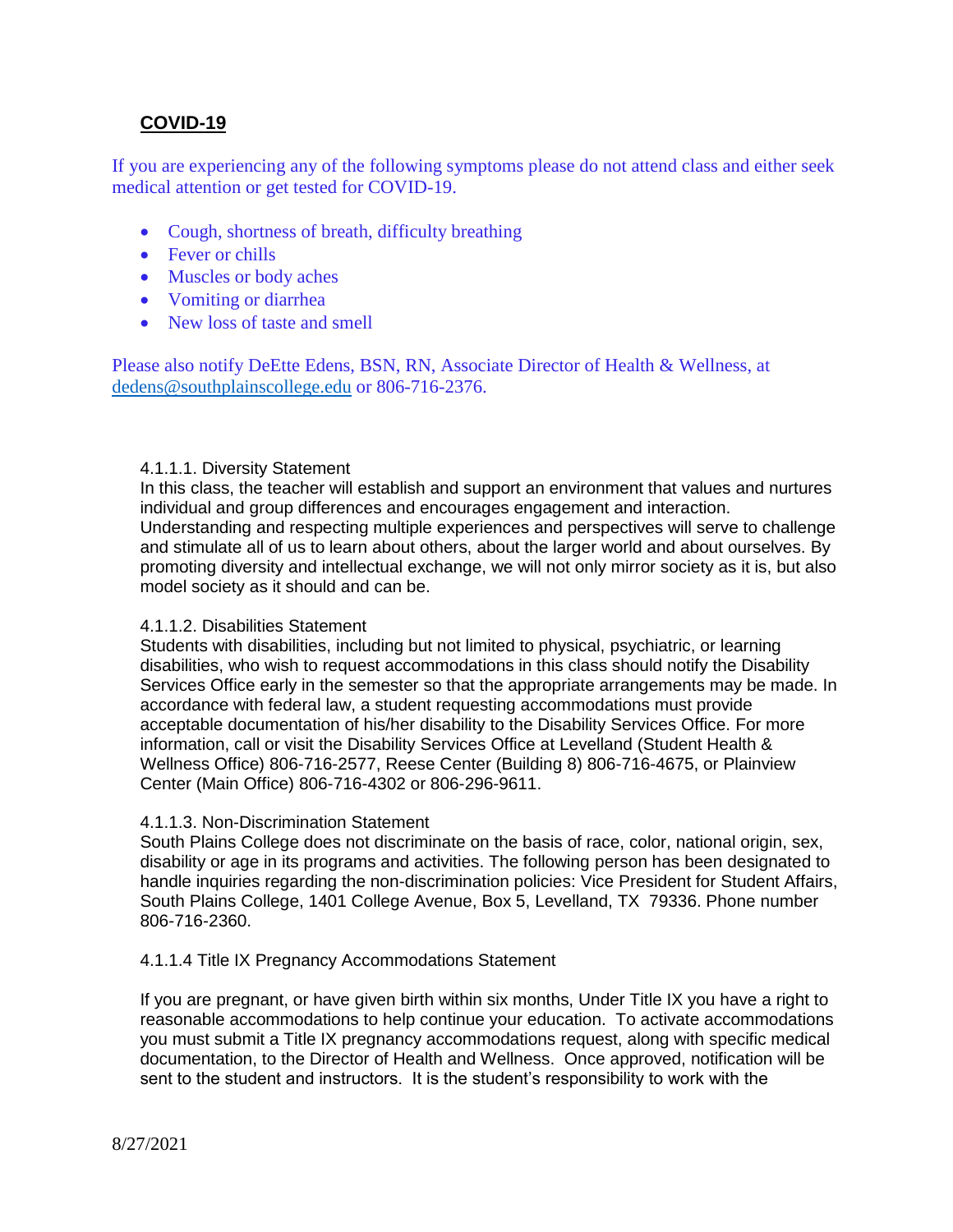instructor to arrange accommodations. Contact Crystal Gilster, Director of Health and Wellness at 806-716-2362 or email cgilster@southplainscollege.edu for assistance.

## **I. Course description:**

Math skills applicable to industrial occupations. Includes fraction and decimal manipulation, measurement, percentage, and problem solving techniques for equations and ratio/proportion applications.

**End-of-Course Outcomes:** Convert between decimals and fractions; use measuring tools; calculate ratios and proportions in a technical application; transpose linear equations to solve for unknowns.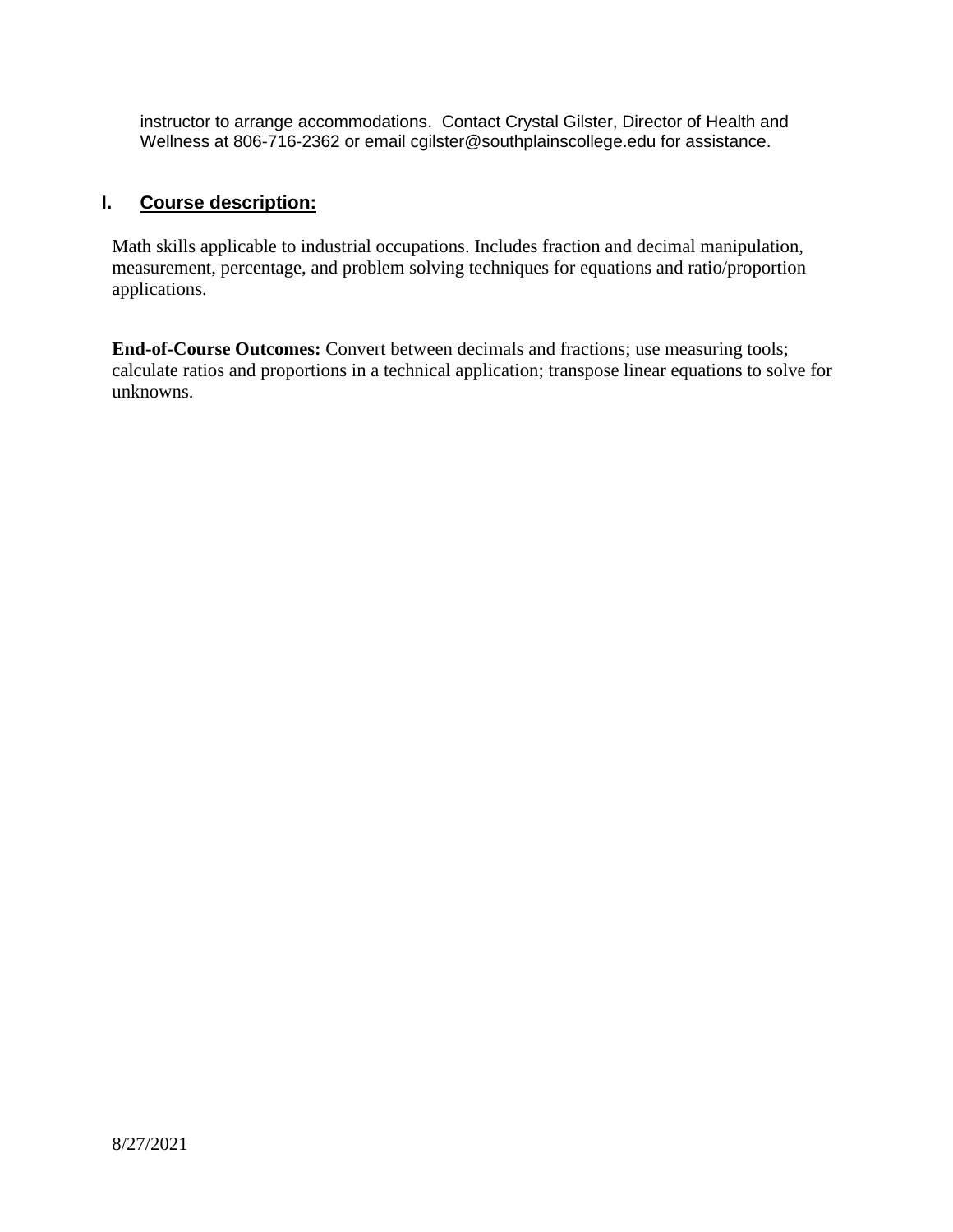### **II. Attendance Policy**:

### **a. South Plains College Attendance Policy**

Excessive absences are a serious problem, and as a part of technical training good attendance habits are necessary. Positive steps will be taken in this program to develop these habits. The employer demands good work habits, and in order for the student to learn good work habits our attendance policy will require punctual and regular attendance.

Students must attend and/or participate in all classes for which financial aid is awarded. If it is determined that a student is awarded financial aid for a class or classes in which the student never attended or participated, the financial aid award will be adjusted in accordance with the classes in which the student did attend/participate and the student will owe any balance resulting from the adjustment.

### Absence for Military Service

In accordance with Texas Education Code Section 51.9111, a student is excused from attending classes or engaging in other required activities, including exams, if he or she is called to active military service of a reasonably brief duration. The maximum time for which the student may be excused has been defined by the Texas Higher Education Coordinating Board as "no more than 25 percent of the total number of class meetings or the contact hour equivalent (not including the final examination period) for the specific course or courses in which the student is currently enrolled at the beginning of the period of active military service." The student will be allowed a reasonable time after the absence to complete assignments and take exams.

### Religious Holy Days

In accordance with Texas Education Code Section 51.911, South Plains College will allow a student who is absent from class for the observance of a religious holy day to take an examination or complete an assignment scheduled for that day within seven (7) calendar days after the absence. Students are required to file a written notification of absence with each instructor within the first fifteen (15) days of the semester in which the absence will occur. Forms for this purpose are available in the Dean of Students Office along with instructions and procedures. "Religious holy days" means a holy day observed by a religion whose place of worship is exempt from property taxation under Texas Tax Code Section 11.20.

It is the student's responsibility to verify administrative drops for excessive absences through MySPC using his or her student online account.

b. An absence is defined as a student entering class after the scheduled class/lab begin time or a student leaving before the scheduled class/lab end time.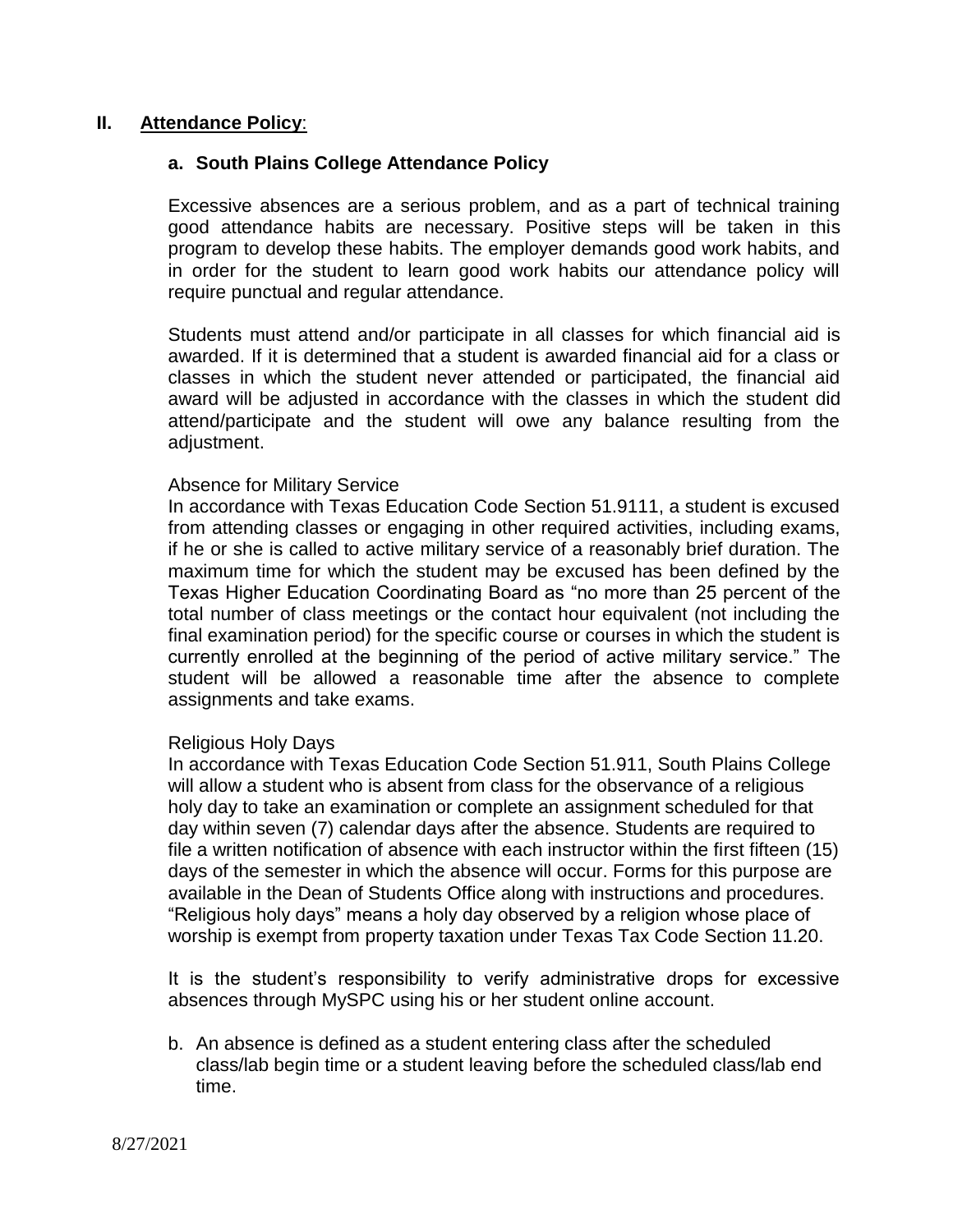- c. A student is allowed six absences. Students exceeding six unexcused absences will automatically be given a failing grade and administratively withdrawn from the course.
- d. The attendance policy of this class and program area will be as follows:

## **No excused absences except for**

- **A. Military service**
- **B. Official trip authorized by the college**
- **C. Documented religious holidays as defined by SPC course Catalog.**

## e. **Unexcused absence Make-up Policy**:

A student will only be allowed to make-up tests and assignments for extenuating problems such as surgery, severe illness, pregnancy and family emergencies. The student is responsible for providing satisfactory evidence to substantiate the reason for the absence within two working days of the absence to the instructor. A grade of zero will be given to tests and assignments if the student fails to meet these requirements. A student meeting these requirements will be provided a make-up class, not to exceed 14 days after the absence. A make-up class including tests and assignments will not be given during the course's scheduled class/lab time but on a specific date and time as scheduled by the instructor. A grade of zero will be given to tests and assignments if the student does not attend the make-up class. A student attending a make-up class does not constitute an excused absence and the original absence will not be dismissed. Students cannot attend more than three make-up classes per course/semester.

# **III. Academic Integrity** Refer to SPC Course Catalog and the Student Handbook

## **IV. Student Conduct**

Refer to SPC Course Catalog the Student Handbook and Syllabi Foundation Scan Skills.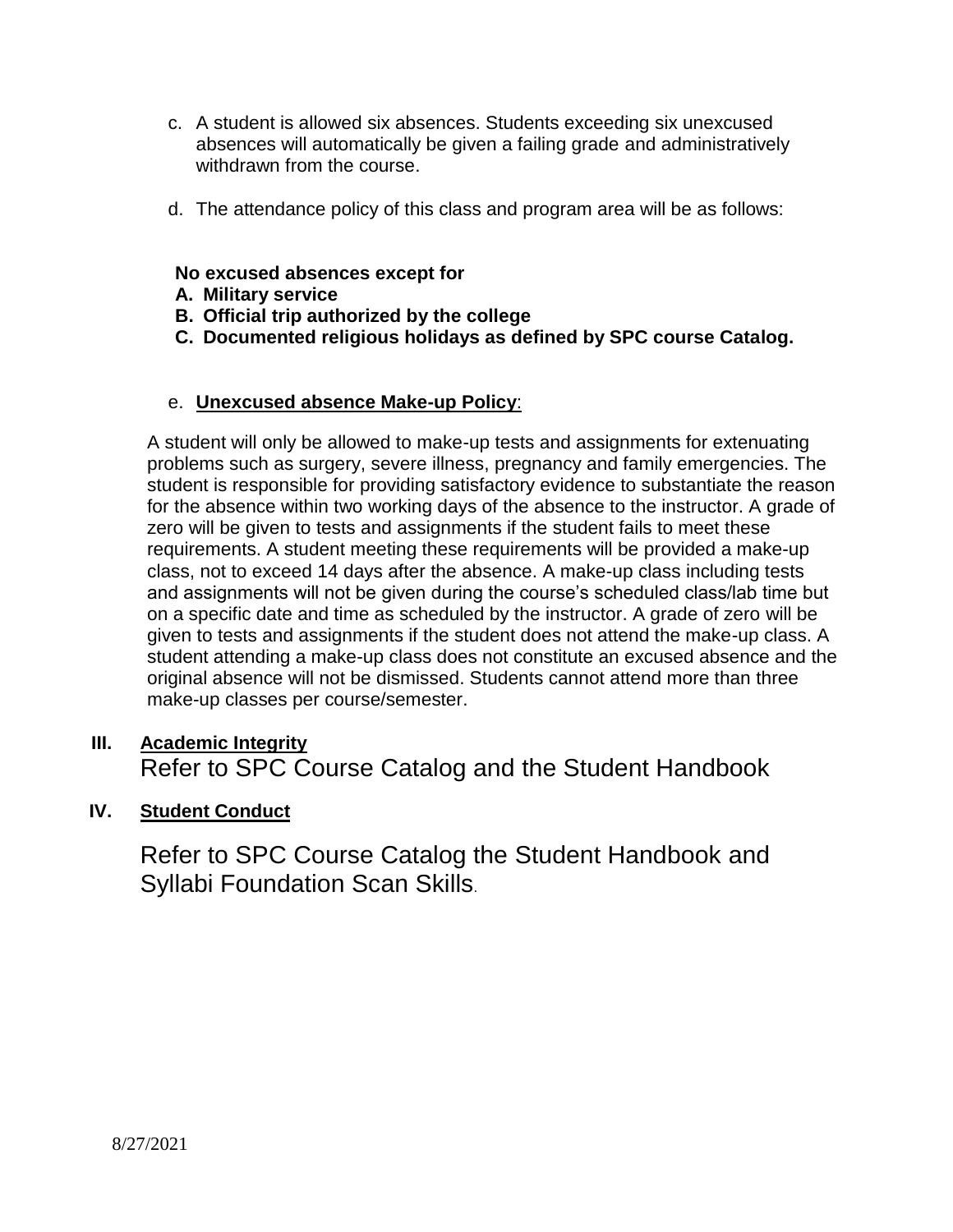## **V. SPECIFIC COURSE/INSTRUCTOR REQUIREMENTS:**

Only closed toed shoes, long pants, and sleeved shirts will be allowed in the classroom or in the lab. No shorts, sunglasses, sandals, or tank tops will be worn. Safety glass' and gloves are required.

## **a. Assignment Policy**

*Classroom assignments:*

- 1. Chapter assignments will be given by the instructor. Questions at the end of the chapter will be graded on a percent basis and must be completed above 70% correct.
- 2. Tests on chapter assignments will be given by the instructor at his option. Tests will be graded on a percent basis.
- 3. Both a Written and Practical Final examination will be given.
- 4. Due dates for assignments and exams are non-negotiable, and late work will be given a zero.

*Lab Assignments:*

- 1. The student will demonstrate his knowledge of the subjects by completing Lab Assignments with 100% accuracy. These Lab Assignments are Cognitive in nature and will be evaluated by the Instructor.
- 2. Additional Lab Assignments will be given to evaluate the Psycho-motor skills of the Student. The instructor will also evaluate these.
- 3. A minimum number of Lab assignments are required and must be completed.
- 4. Students will be assigned individual and group lab projects. Students are prohibited from participating in projects not assigned to them.
- 5. Late work will not be accepted. Anything turned in after the due date will receive a zero for that assignment.

## b. **Grading Policy/Procedure and/or methods of evaluation.**

**VI.** Grades are compiled in the following manor:

| <b>Online Lab</b>       |                     |         |        | 20%  |
|-------------------------|---------------------|---------|--------|------|
| <b>Tests</b>            |                     |         |        | 20%  |
| <b>BLACK BOARD Quiz</b> |                     |         |        | 15%  |
| Classroom Lab           |                     |         |        | 20%  |
| Final Exam.             |                     |         |        | 25%  |
| <b>TOTAL</b>            |                     |         |        | 100% |
|                         | Grading 100% to 90% |         | $=$ A  |      |
|                         | 89% to 80%          | $=$ $-$ | В<br>⌒ |      |

 $79\%$  to  $70\%$  = C  $69\%$  below  $=$  F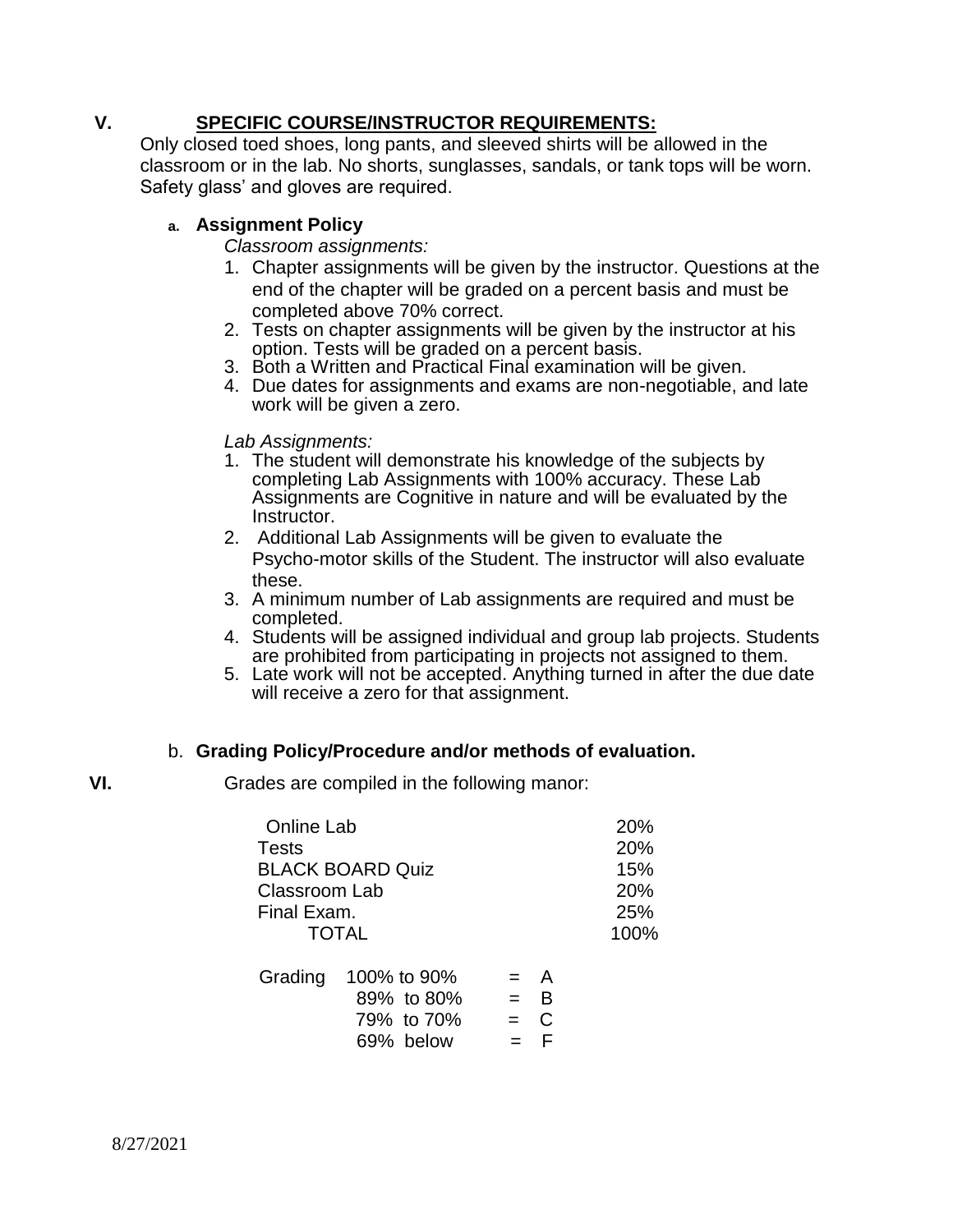- i. Students will be graded on Course Scan Competencies and Foundation Skills. Points will be deducted from the total grade for not meeting minimum requirements.
- ii. A student will be given a failing grade if a student is consistently late to class and/or lack of motivation that is distracting to others. In accordance with HVAC/R industry standards, SPC student handbook, SPC course catalog and the syllabi SCANS and Foundation Skills.

Examples of distractions to others; Sleeping in class/lab Excessive interruptions Propping feet up on projects, tables, chairs etc…

### b. **Learning Outcomes**

Students must demonstrate the learning outcomes in the Practical and Written Final Exams.

Practical Exam

Requirements:

Practical exam grading is based on 100 total points. Students will be given three opportunities to correct mistakes. The first mistake 10 points will be deducted or a grade of 90. The second mistake an additional 20 points will be deducted or a grade of 70. The third mistake will be a grade of 50. The fourth mistake will be given a zero.

### Written Exam

Requirements:

Written exam grading: zero through 100 points.

Course outline, required text and materials

*To be handled on the first day of Class.*

## *VII.* **GENERAL COURSE INFORMATION:**

#### **a. Electronic course access**

All students must access Blackboard and EdReady the first week of the course.

### **b. Tutoring Policies**

Students who do not pass their first exam will be required to attend three hours of tutoring each week until they pass their next exam. This is a course requirement and will be reflected in the course grade.

Resources available to all students; Blackboard course with information about study skills and strategies, how to use EdReady and ETS Success Navigator, campus resources, and how to use tutorial services effectively.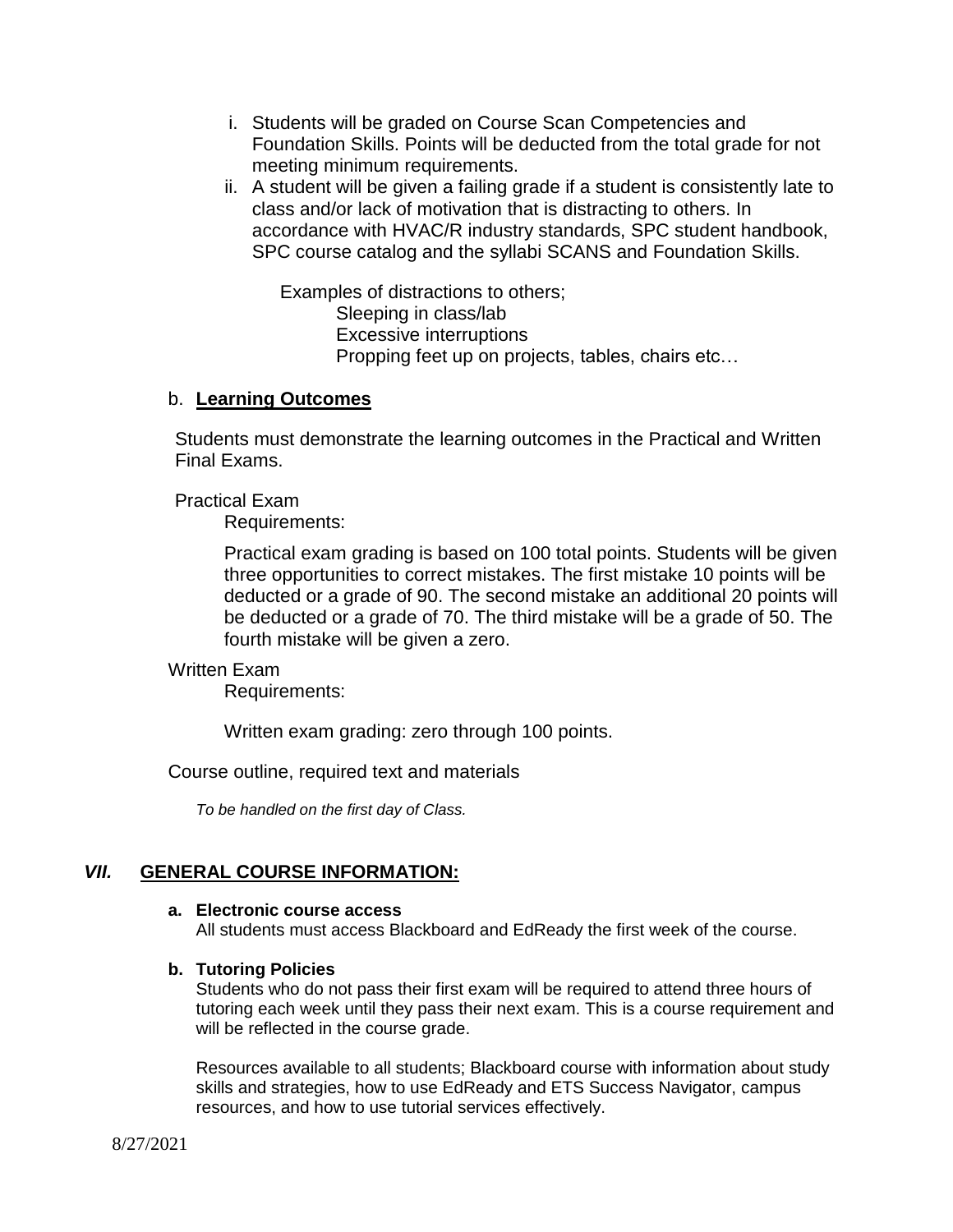## **VIII. VERIFICATION OF WORKPLACE COMPETENCIES**

A Capstone Experience Written and Practical examination tests will be given at the designated exit points. These tests must be completed with a grade of 70 or better before Certificates or Associate of Applied Science degree credits can be given.

## **Tool requirements**

Students are required to purchase tools to use in the lab. A mandatory list of the tools **required** for lab assignments are listed below. **Students are required to have all tools before they will be admitted into the course.**

- 1 EA 8" ADJUSTABLE WRENCH
- 1 EA 10" ADJUSTABLE WRENCH
- 1 EA #1 PHILLIPS SCREWDRIVER
- 1 EA #2 PHILLIPS SCREWDRIVER
- 1 EA #1 STANDARD SCREWDRIVER
- 1 EA #2 STANDARD SCREWDRIVER
- 1 EA SMALL POCKET PHILIPS SCREWDRIVER
- 1 EA SMALL POCKET FLATHEAD SCREWDRIVER
- 1 EA COMBINATION BOX\OPEN END WRENCH SET (3/8 TO 7/8 IN.)
- 1 EA 6" NEEDLE NOSE PLYERS
- 1 EA 6" DIAGONAL CUTTERS
- 1 EA 4 WAY REFRIGERATION SERVICE VALVE WRENCH
- 1 EA WIRE STRIPPER
- 1 EA CHANNEL LOCK Pliers #420
- 1 EA SOCKET SET (STANDARD NOT METRIC)
- $\bullet$  1 EA NUT DRIVER SET (3/16 TO 1/2 IN.)
- 1 EA ALLEN WRENCH SET (STANDARD NOT METRIC)
- 1 EA FLASHLIGHT
- 1 EA CALCULATOR
- 1 EA COMBINATION 410a/22 MANIFOLD GAUGE SET WITH HOSES (NOT AUTOMOTIVE).
- 1 EA A combination RMS volt/amp meter with digital thermometer equivalent to KLEIN TOOLS CL200 OR 1 EA RMS VOLT- AMP- OHM METER AND 1 DIGITAL THERMOMETER.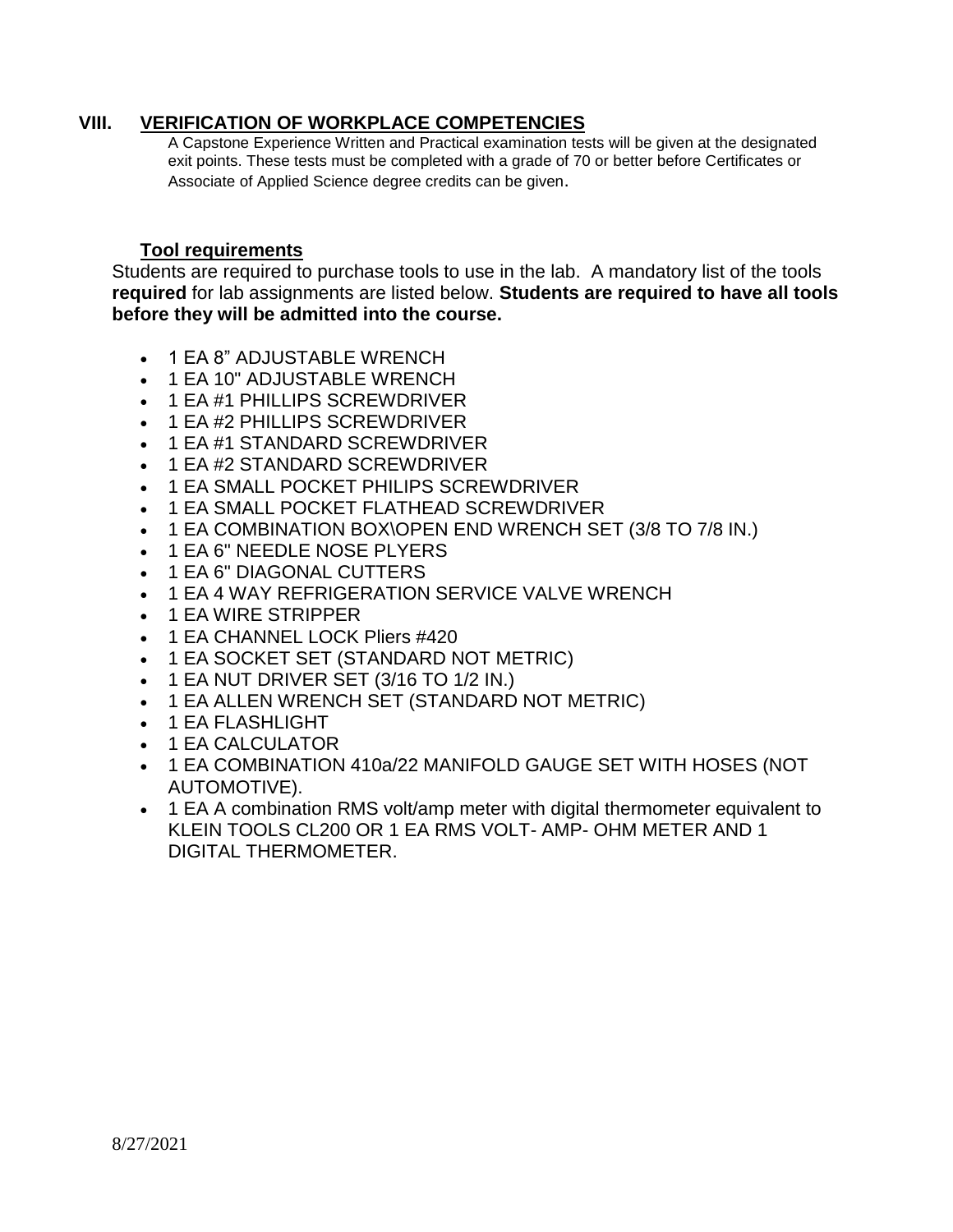## **SCANS and Foundation Skills.**

Appropriate Competencies and Foundation Skills set forth by the Secretaries Commission on Achieving Necessary Skills appointed by the Secretary of Labor to determine the skills that people need to succeed in the world of work. These have been integrated into the RACST training program.

#### **Specifically they are:**

### **Work-place Skills:** C1-C3-C4-C5-C6-C7-C9-C11-C14–C18-C19

#### **Foundation Skills:** F3-F4-F5-F7-F13-F15-F17

References and methods are detailed in the SCANS document filed in the office of the coordinator of the Refrigeration, Air Conditioning Service Technology program.

#### *A. SCANS COMPETENCIES*

#### **a) RESOURCES: Identifies, organizes, plans and allocates resources.**

- C-1 **TIME**—Selects goal—relevant activities, ranks them, allocates time, and prepares and follows schedules.<br>C-2 **MONEY**—Uses or prepares budgets, makes forecasts, keeps records, and makes adjustments to meet MONEY-Uses or prepares budgets, makes forecasts, keeps records, and makes adjustments to meet objectives
- C-3 **MATERIALS & FACILITIES**-Acquires, stores, allocates, and uses materials or space efficiently.
- C-4 **HUMAN RESOURCES**—Assesses skills and distributes work accordingly, evaluates performances and provides feedback.

#### **b) INFORMATION—Acquires and Uses Information**

- C-5 Acquires and evaluates information.
- C-6 Organizes and maintains information.<br>C-7 Interprets and communicates informat
- Interprets and communicates information.
- C-8 Uses computers to Process information.

#### **c) INTERPERSONAL—Works With Others**

- C-9 Participates as members of a team and contributes to group effort.<br>C-10 Teaches others new skills.
- C-10 Teaches others new skills.<br>C-11 Serves clients/customers-
- C-11 Serves clients/customers—works to satisfy customer's expectations.
- Exercises leadership—communicates ideas to justify position, persuades and convinces others, responsibly challenges existing procedures and policies.
- C-13 Negotiates-Works toward agreements involving exchanges of resources resolves divergent interests.<br>C-14 Works with Diversity-Works well with men and women from diverse backgrounds.
	- Works with Diversity-Works well with men and women from diverse backgrounds.

#### **d) SYSTEMS—Understands Complex Interrelationships**

- C-15 Understands Systems—Knows how social, organizational, and technological systems work and operates effectively with them
- C-16 Monitors and Correct Performance-Distinguishes trends, predicts impacts on system operations, diagnoses systems' performance and corrects malfunctions.
- C-17 Improves or Designs Systems-Suggests modifications to existing systems and develops new or alternative systems to improve performance.

#### **e) TECHNOLOGY—Works with a variety of technologies**

- C-18 Selects Technology—Chooses procedures, tools, or equipment including computers and related technologies.
- C-19 Applies Technology to Task-Understands overall intent and proper procedures for setup and operation of equipment.
- C-20 Maintains and Troubleshoots Equipment-Prevents, identifies, or solves problems with equipment, including computers and other technologies.

#### **B. FOUNDATION SKILLS**

#### **a) BASIC SKILLS—Reads, writes, performs arithmetic and mathematical operations, listens and speaks**

- F-1 Reading—locates, understands, and interprets written information in prose and in documents such as manuals, graphs, and schedules.
- F-2 Writing-Communicates thoughts, ideas, information and messages in writing, and creates documents such as letters, directions, manuals, reports, graphs, and flow charts.
- F-3 Arithmetic—Performs basic computations; uses basic numerical concepts such as whole numbers, etc.<br>F-4 Mathematics—Approaches practical problems by choosing appropriately from a variety of mathematical
- Mathematics—Approaches practical problems by choosing appropriately from a variety of mathematical techniques.
- F-5 Listening—Receives, attends to, interprets, and responds to verbal messages and other cues.